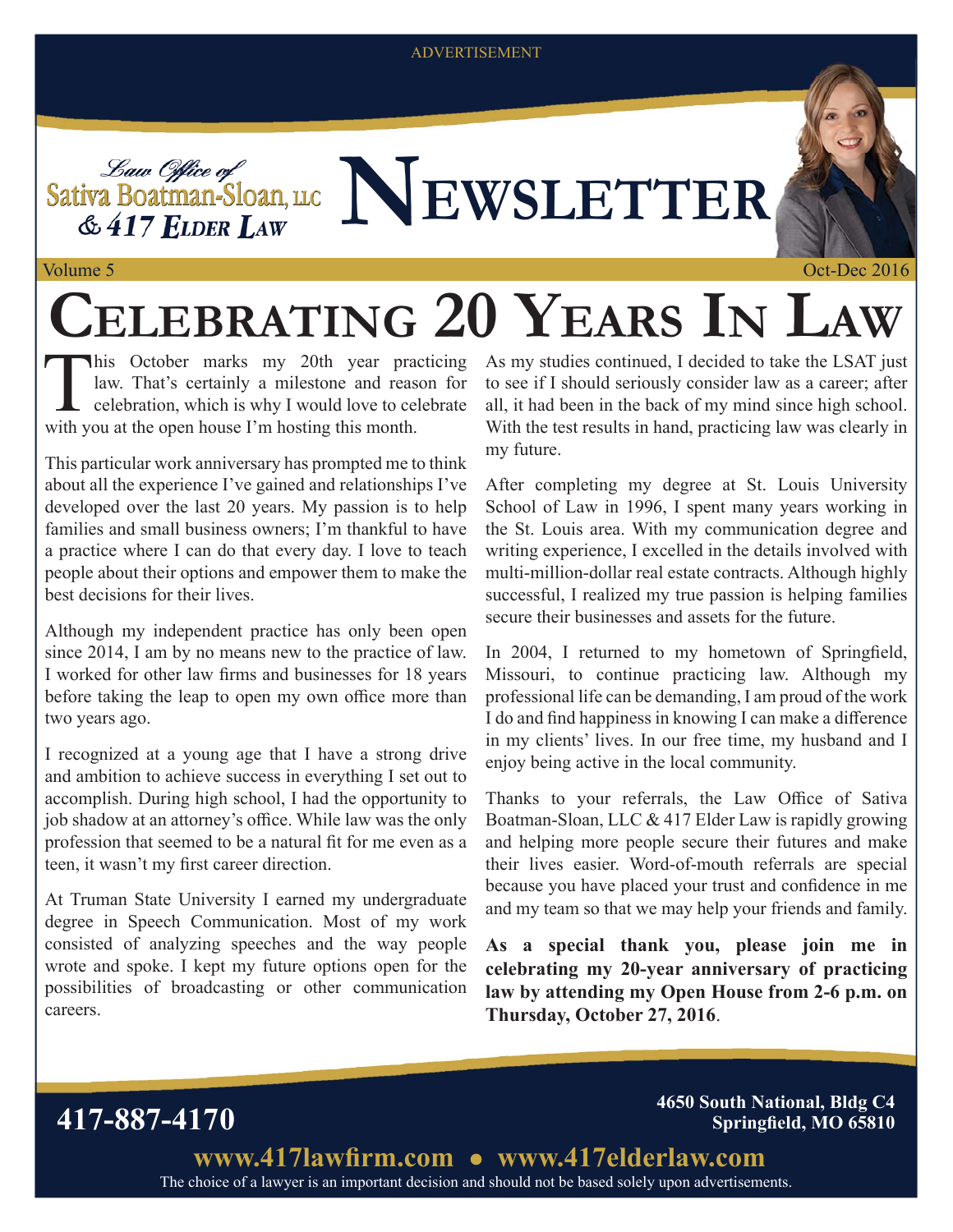### DATES TO **REMEMBER**

Here are a few dates to jot on your calendar. Some well-known, others sometimes forgotten.

**October National** Breast Cancer Bre Awareness Month

#### October 21 Back to the Future Day

October 27 Anniversary Celebration & Open House 2-6 p.m.

November 4 Love Your Lawyer Day

November 11 Veterans' Day

November 15 Entrepreneurs' Day

November 29 Giving Tuesday

December 17 Wright Brothers Day

# **WHY PEOPLE DELAY ESTATE PLANNING**

As you go about your busy  $\Lambda$ schedule, estate planning may not be your top priority. In the back of your mind, you know it is important to start the conversation. Maybe you think you have plenty of time for that later or you aren't quite sure where you want to be financially, but you continue to put off seeking the advice of an attorney who is experienced in estate planning.

The best time for estate planning is when you are healthy and can make decisions based on facts, not your emotions or time constraints. For those of you who have had to deal with a parent or loved one's estate that resulted in probate court, you certainly know the stress that it puts on the family.

Whether you have had a lifetime to accumulate your assets and want to pass them on to your family, or you feel you are not quite where you want to be financially, your assets still need to be protected.

Discussing finances and family dynamics is very personal and can be intimidating. Developing trust with an estate planning attorney will provide you with the peace of mind that your affairs are in order. Your attorney will provide you the

information and alternatives you need so you can make the best decisions for you or your family.

Sometimes life happens and you are faced with a family crisis. For example, a loved one needs longterm care, but does not have an estate plan. It is not too late to seek help. An attorney experienced in elder law can research the alternatives and assist you so you are able to make the best decisions.

If you are postponing estate planning because you fear attorney costs, you may want to consider starting with the basics rather than a comprehensive estate package. Your personal estate package can be developed within your timeline. It is important to get started!

Our philosophy at the Law Offices of Sativa Boatman-Sloan, LLC and 417 Elder Law is to inspire, educate, and motivate you to control your future by empowering you to make the best decisions for your family so that you have peace of mind. We discuss your options so you can choose the right path for you. You'll find the investment to be reasonable in proportion to the experience and guidance that a well-rounded elder law attorney can give.

#### **KICKING OFF THE SEASON OF GIVING**

Celebrated on the Tuesday following Thanksgiving, Giving Tuesday kicks off the charitable season. This is the time when we focus on our holiday and end-of-year giving.

You can help others with the gift of your time or with donations. One of the best ways you can get involved is right in your own community. Choose the cause $(s)$  that you are passionate about. Your efforts, no matter the size of your donation, make a world of difference.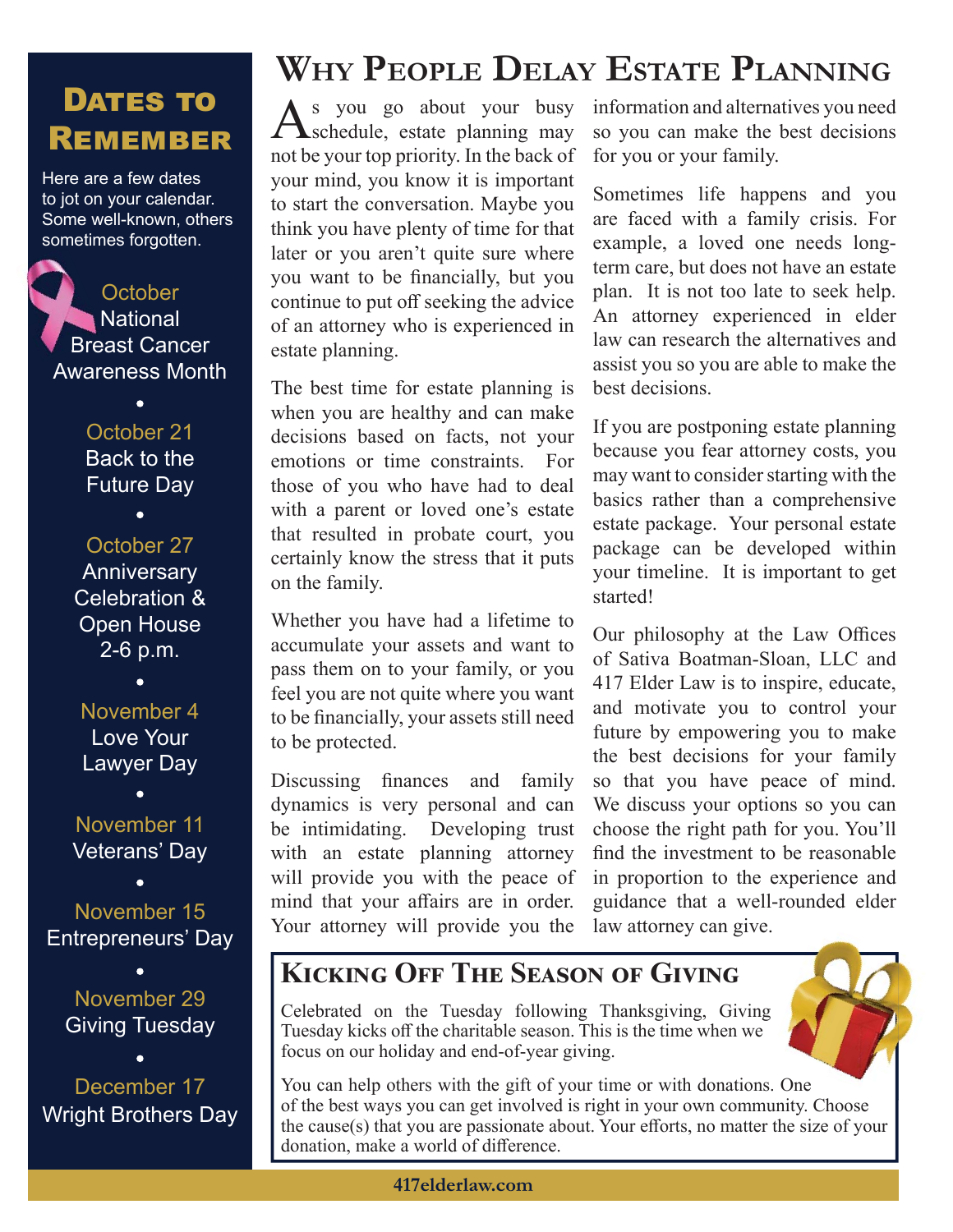## **WHO MADE OUR THANKSGIVING TRADITION POSSIBLE?**

Soon we'll celebrate Thanksgiving. One of the real reasons to give thanks is because gratitude is  $\bigcup$  the beginning of prosperity. Being grateful is something we should do every day because we are blessed with so much in this magnificent country.

If you begin researching the true origin of Thanksgiving, you'll find as many different ideas as there are colors in the rainbow. Regardless of its origin, you may know the fact that Thanksgiving was declared a national holiday by Abraham Lincoln in 1863. He proclaimed a national day of "Thanksgiving and praise to our beneficent Father who dwelleth in the Heavens." It was declared that Thanksgiving would be the last Thursday in November.

But did you know that without the tenacity of a woman by the name of Sarah Josepha Hale, we may not have our national day of Thanksgiving? Also known as the Godmother of Thanksgiving, Sarah used her influence as editor of *Godey's Lady's Book*, the most widely-read magazine in the 19th century, to campaign for the need to observe a holiday of giving thanks in all states.

She campaigned for 20 years. Although some states did observe a day of giving thanks, it wasn't She campaigned for 20 years. Although some states di official until Sarah wrote a letter on September 28, 1863, to President Abraham Lincoln urging him to issue a proclamation for a day of National i Thanksgiving. The timing was perfect. At a time when our country was divided by war, she reasoned, "Thus the great Union Festival of America would be established." Five days later, on October 3, Lincoln issued his proclamation that made the last Thursday in November a national day of Thanksgiving.

### **EFFECTIVE DECEMBER 1ST, FINAL OVERTIME RULE ENFORCED**

 $A<sub>s</sub>$  a small business owner,<br>  $y<sub>y</sub>$  should be aware of the new overtime rules that come into effect as of December 1, 2016. These are the most significant changes to salary exemptions since 2004.

While you may have an employee on salary now, that does not necessarily mean you should automatically move them to an hourly position. The final rule does not affect the duties test for executive, administrative, and professional employees; however, compensation may need to increase.

Don't let the new ruling confuse or scare you. Be sure you are current with all the new regulations. The Department of Labor's document with guidance on the changes may be found at:

#### **www.dol.gov/whd/overtime/ fi nal2016/general-guidance.pdf**

The Law Office of Sativa Boatman-Sloan, LLC & 417 Elder Law is here to keep you informed of changes in the law which could have an impact on your business.

### **PLAN AHEAD AND KEEP EMPLOYEES MOTIVATED**

The holiday season comes around the same time every year, so don't let it sneak up on you. Plan ahead and be flexible.

Meet with your staff now and go over everyone's scheduling needs so you can make sure your office doesn't end up shorthanded. You don't want your employees to burn out trying to cover for someone else and still do their own work. Consider flexible hours or even working remotely to keep up with production and allow your employees to accommodate their holiday obligations.

**417lawfi rm.com**